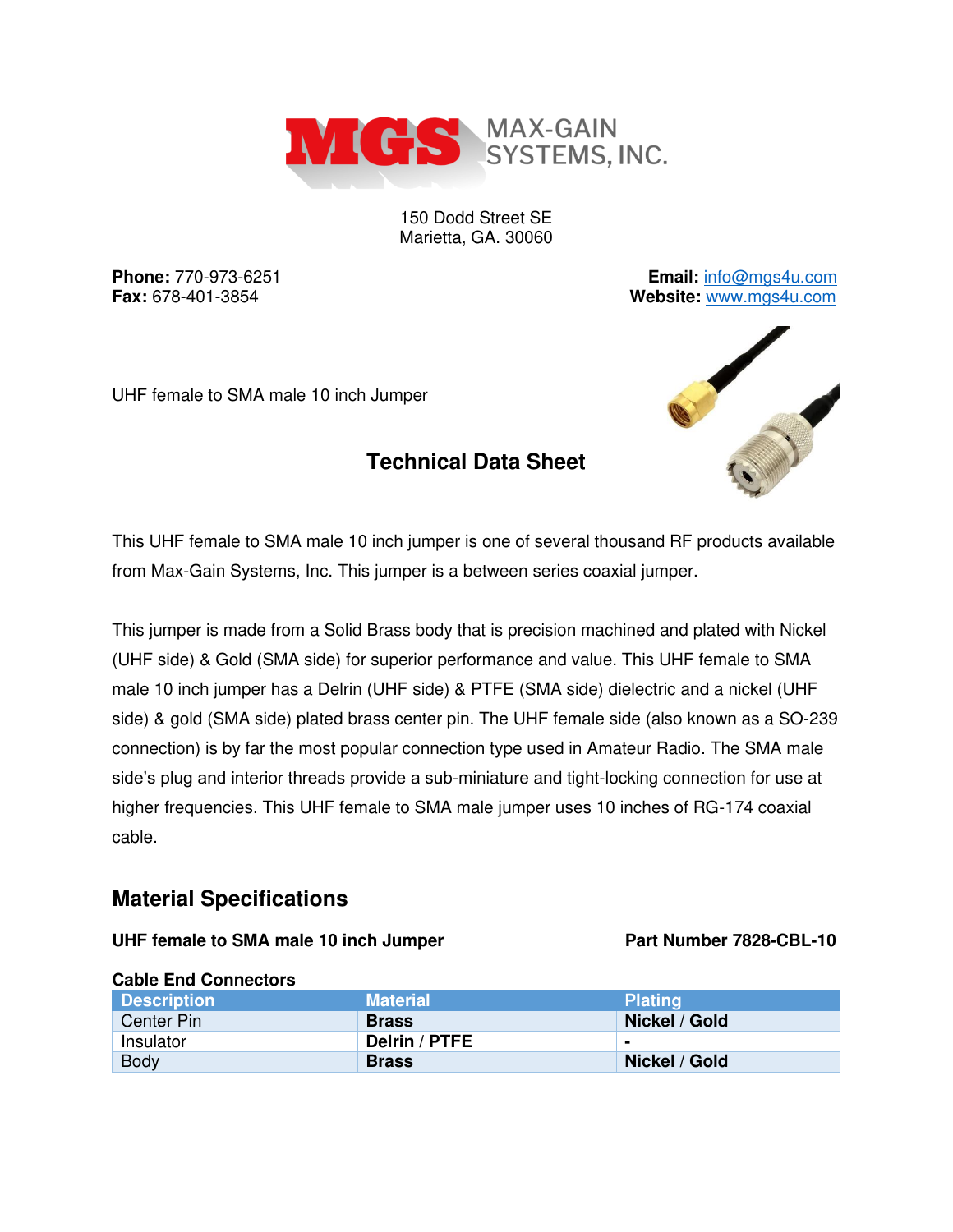| Coax                  |                             |
|-----------------------|-----------------------------|
| <b>Description</b>    | <b>Material and Plating</b> |
| Inner Conductor       | <b>Copper</b>               |
| <b>Conductor Type</b> | <b>Stranded</b>             |
| Insulator             | <b>PE</b>                   |
| <b>First Shield</b>   | Foil, 100%                  |
| <b>Second Shield</b>  | Tinned Copper Braid, 98%+   |
| Jacket                | <b>PVC (NC), BLACK</b>      |

# **Mechanical Specifications**

| <b>Size</b> | <b>Dimension</b>  |
|-------------|-------------------|
| Length      | 36 in (91.44 cm)  |
| Width       | $0.71$ in (18 mm) |
| Height      | $0.71$ in (18 mm) |
| Weight      | 1.3 oz $(36 g)$   |

# **Environmental Specifications**

| Temperature            | <b>Spec</b>          |
|------------------------|----------------------|
| <b>Operating Range</b> | $-40$ to $+80$ deg C |

**Compliance Certifications** (see product page for current documentation)

**Availability** Click the following link (or enter part number in the "SEARCH" bar at the top of any page of the website) to obtain additional part information including price, inventory and certifications: [https://mgs4u.com/product/uhf-female-to-sma-male-10-inch-jumper-7828-cbl-](https://mgs4u.com/product/uhf-female-to-sma-male-10-inch-jumper-7828-cbl-10/?v=7516fd43adaa)[10/?v=7516fd43adaa](https://mgs4u.com/product/uhf-female-to-sma-male-10-inch-jumper-7828-cbl-10/?v=7516fd43adaa)